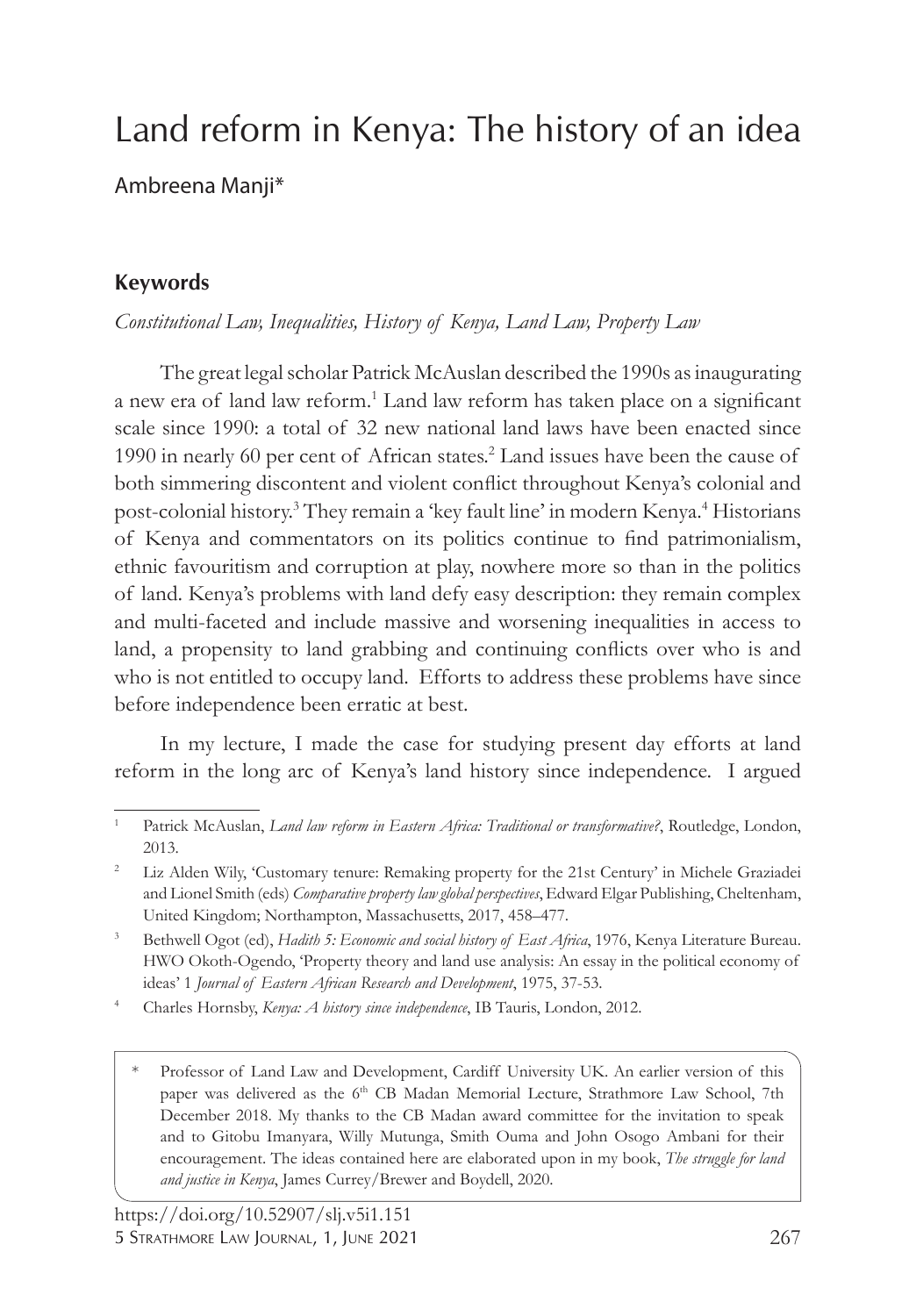that this can only be done by being both lawyer and historian by taking seriously the history of the idea of land reform, tracing its genealogies and understanding how it forms part of the vocabulary of struggle. It is critical to place modern day debates about land – by which I mean the debates, pressure and efforts of recent decades – in the context of Kenya's long history of land reform. There are two reasons why I think this is an important task. Firstly, it is simply my response to what I perceive to be the existing patchy knowledge of the historical context within which we are debating contemporary land reform. A concrete illustration of this is the common finding that lawyers discussing the history of land reform in Kenya fail to cite key reports of commissions of inquiry and so present only a partial account of longstanding pressures for a constitutional response to land problems. Failing to bring together in one place the many long running reasons why land matters became so crucial an element of wider constitutional debates in this country risks dropping threads – failing to see connections, failing to see continuities, and failing therefore properly to understand land mischiefs in all their variety.

A second, more positive reason to rehearse the history of land reform as an idea, is our own Judiciary's quite explicit work itself to explore history and to put the historical impetus for change, including constitutional change, at the centre of its jurisprudence. A leading example of this is the Supreme Court's 2014 Advisory Opinion on the National Land Commission. In its judgment, the court argued that there is a 'need for a historical and cultural perspective when interpreting the Constitution' because it is only by this means that it can fulfil its mandate set out in Section 3 of the Supreme Court Act 20115 to 'develop rich jurisprudence that respects Kenya's history and traditions and facilitates its social, economic and political growth' and to 'enable important constitutional and other legal matters, including matters relating to the transition from the former to the present constitutional dispensation, to be determined having due regard to the circumstances, history and cultures of the people of Kenya.'<sup>6</sup> The Supreme Court, alert to its own legal history, here makes a commitment to bring history to bear in its decisions. In so doing, it draws on an earlier Advisory Opinion in which the Chief Justice, Willy Mutunga, sought to elaborate on his understanding of Section 3 of the Supreme Court Act:

…In my opinion, this provision grants the Supreme Court a near-limitless and substantiallyelastic interpretive power. It allows the Court to explore interpretive space in the country's history and memory...<sup>7</sup>

<sup>(</sup>Act No. 7 of 2011).

<sup>6</sup> *Supreme Court Advisory Opinion 2 of 2014*, para 97.

<sup>7</sup> *Supreme Court Advisory Opinion Reference No 2 of 2013*, para 157.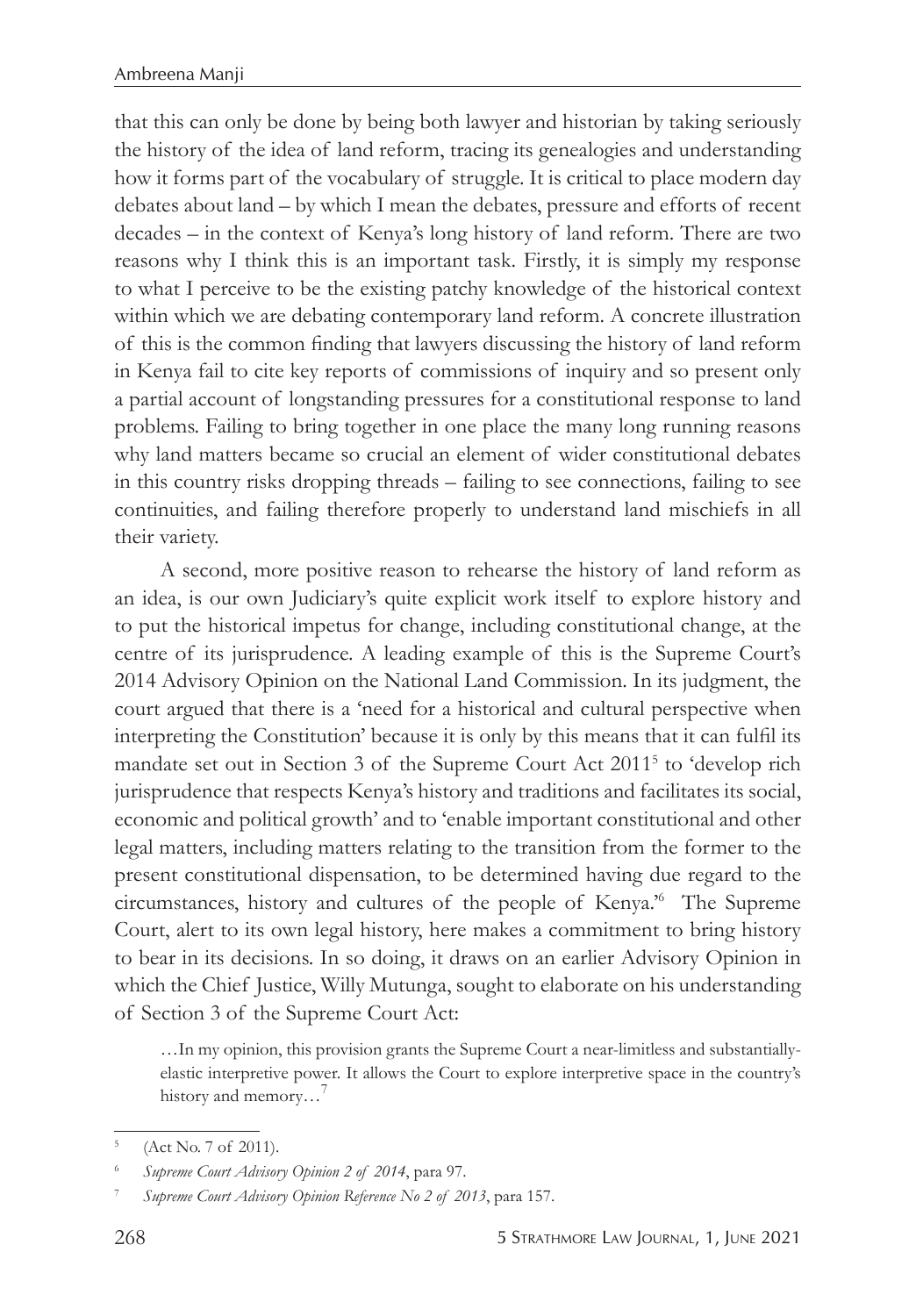Put at its strongest, lawyers and judges must also be historians, especially when much of what confronts them in the court room can only be understood by reference to a radical historical break. A first incomplete liberation and a second ongoing liberation and both their histories are a central concern of the lawyer, the legal scholar, the jurist.

If 2000 marked the beginning of a period of intense debate and pressure over land reform, it must also be understood as the return of an idea to the political agenda. In one way or another, land reform has had its advocates in Kenya since as long ago as 1920. Indeed, land has often been the lens through which historians, political scientists and latterly lawyers, not to mention economists and students of development, have sought to understand the country's fraught politics and to propose solutions to its perceived ills.

#### **Land and constitutional change**

In recent years, as in the past, the struggle for land reform and for political and constitutional settlement - or reform - have been intricately related. Telling the story of land reform debates in Kenya leads us inevitably onto the ground of demands for political and constitutional change.

After a series of reports published by commissions of inquiry, it was the findings of the Ndung'u Commission<sup>8</sup> that brought into sharper focus widespread and multi-faceted grievances that had nonetheless remained unarticulated in Kenyan official and public life, although not in the everyday talk of Kenyans. What Stephen Ellis called ordinary citizens' 'radio trottoir' or pavement radio,<sup>9</sup> the findings had long known and talked of wrongs associated with land. The Ndung'u report directed and gave shape to land-related anger. Its publication was an impetus for change, but the articulation of what we might call its 'land truths' was alone not enough to bring such change about. Only with the violence and upheaval of the 2007 election did significant pressure from civil society result in an official commitment to look again at Kenya's land grievances.<sup>10</sup>

<sup>8</sup> Republic of Kenya, *Report of the Commission into Illegal and Irregular Allocations of Land*, 2009, Government Printers, Nairobi.

<sup>9</sup> Stephen Ellis, 'Tuning in to pavement radio' 88(352) *African Affairs*, 1989, 321-330. Grace Musila, 'Navigating epistemic disarticulations' 116 (465) *African Affairs*, 2017, 692–704.

<sup>&</sup>lt;sup>10</sup> Republic of Kenya, Report of the Commission into Post-Election Violence, Givernment Printers, Nairobi, 2008. John Harbeson, 'Land and the quest for a democratic state in Kenya: Bringing citizens back' 55 *African Studies Review*, 2012, 15-30.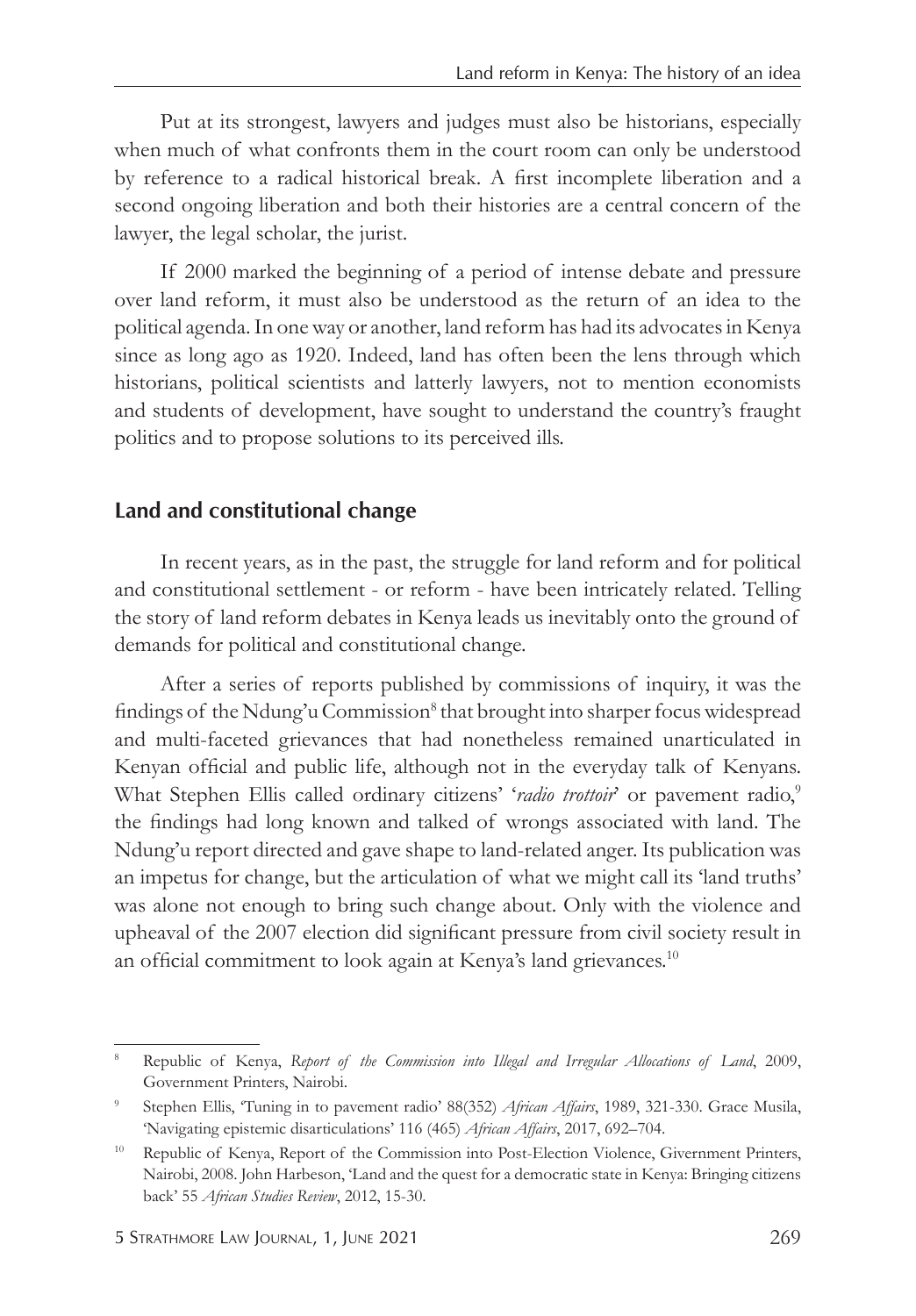When a National Land Policy was agreed after sustained pressure by civil society groups,<sup>11</sup> long suppressed questions of land injustice, barely able to be articulated for the first thirty years of independence, slowly took shape in this progressive and some would say utopian policy document. The struggles of civil society and citizen engagement from the margins had created a rich but informal archive that had carefully recorded and remembered the injustice associated with land. In time, as the arc of Kenya's history bent towards her 'second liberation,' this informal archive had a profound influence on the process of negotiating, drafting and agreeing the National Land Policy.

Yash Ghai and Patrick McAuslan described the pattern of land and agrarian administration from 1902 as a 'dual policy.'<sup>12</sup> Between 1902 and 1960, law, policy and administrative practice maintained one policy for European settlements and another for African reserves. Racial exclusivity in the colony centred on European control of land in the Highlands. Towards the end of this period, Ghai and McAuslan show, 'there was a slow move away from the dual system' as Africans began to find representation in political institutions and the value of and need for African agriculture in its own right came to be recognised.13 But from 1902 until the Second World War, the demands of Europeans dominated – for land on attractive terms; for spatial controls on Africans and their herds and for policies to hinder their agricultural competitiveness with European farmers (predominantly in growing maize and coffee); and for cheap and plentiful labour.<sup>14</sup>

Kenyan land politics was in essence redistributive in this period. Redistribution of land occurred with colonial conquest: the colonisation of Kenya centred on the redistribution of land from Africans to Europeans, the banning of Africans from owning the most fertile and productive land, and the disbarment of Africans from growing cash crops that might compete with colonial agriculture. In particular, the racial exclusivity of the Highlands became 'sacrosanct.' Ghai and McAuslan describe it as 'the arc of the European covenant.'15 This political and economic project was underpinned by the creation and consolidation of bifurcated land policy and land law.

On this reading, efforts to address the resulting skewed ownership and control of land that was a legacy of colonialism were necessarily a part of the

<sup>11</sup> Jacqueline Klopp and Odenda Lumumba, 'Reform and counter-reform in Kenya's Land Governance' 44 (154) *Review of African Political Economy,* 2017, 577-594.

<sup>12</sup> Yash Ghai and Patrick McAuslan, *Public law and political change in Kenya*, Oxford University Press, New York, 80.

<sup>13</sup> Yash Ghai and Patrick McAuslan, *Public law and political change in Kenya*, 124.

<sup>14</sup> Yash Ghai and Patrick McAuslan, *Public law and political change in Kenya*.

<sup>15</sup> Yash Ghai and Patrick McAuslan, *Public law and political change in Kenya*, 102.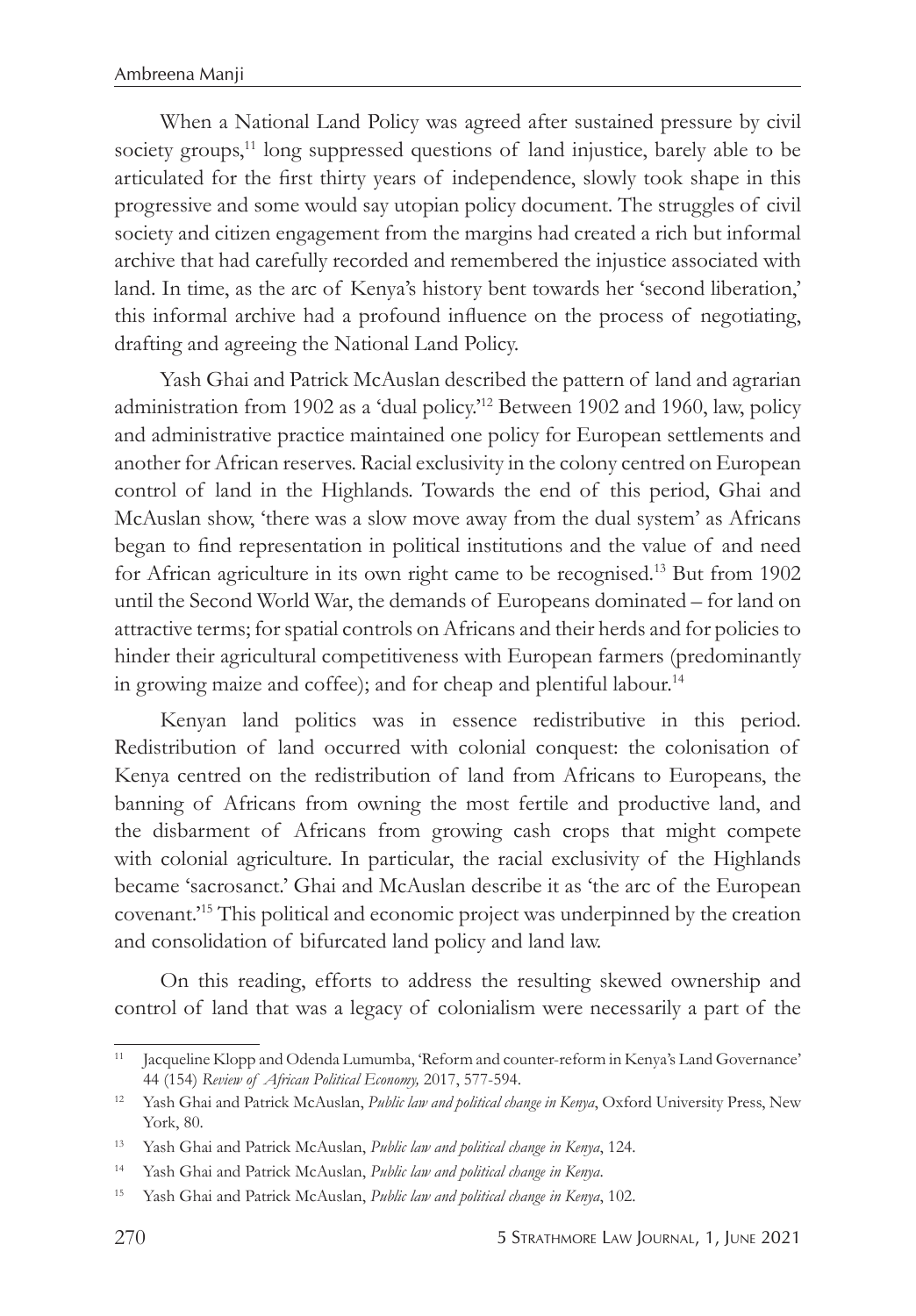political settlement entailed by decolonisation. It was tied up with ending colonial subjugation, asserting rights to territorial space and, importantly, demanding ontological recognition. By this I mean that land reform demands in Kenya cannot be understood without some recognition of the ontological assault occasioned by colonialism. If the colonial project forcibly took land and deprived Kenyans of their livelihood, it also delegitimised ways of being, of seeing territory and of relating to land. Okoth-Ogendo reminded us continually that ways of relating to land that did not conform to western notions of ownership and exclusive possession, and that contained notions such as intergenerational rights and obligations were deliberately and forcefully deprecated.16 As an aside, this is an important context in which to understand law reform to recognise and protect customary (or communal) land rights as has happened in recent years.

In John Harbeson's magisterial book on land reform between 1954 and 1970, he identifies two distinct but related efforts at altering land relations.17 The first of these, beginning in 1953, is widely described a 'consolidation' aimed to provide Africans with individual legal title to land, encourage consolidation of land parcels and promote the use of collateral for loans to support cash crop farming. The arguments of economists and agriculturalists came to be heard when they seemed to offer an opportunity to solve a burning political problem. They were able to enrol the interests of the colonial authorities faced with an insurgency with land injustice at its heart.18 Their work paid off in 1954 when the first consolidation schemes were initiated. This was Kenya's first wave of land reform, reluctantly embraced by the colonial authorities rather too late, as land grievances gave rise to a nationalist movement. Agricultural development was the priority in this period, with technical education and direct loans provided to smallholder farmers as a way to address land hunger and the expressed anxieties over insecure tenure. The agricultural extension officer, Swynnerton, gave his name to the scheme.19 Kenya's first wave of land reform was endorsed by colonial politicians but driven by agricultural experts and economists.

<sup>&</sup>lt;sup>16</sup> HWO Okoth-Ogendo, 'Property theory and land use analysis: An essay in the political economy of ideas'.

<sup>17</sup> John Harbeson, *Nation-building in Kenya: The role of land reform*, Northwestern University Press, Evanston, 1973.

<sup>&</sup>lt;sup>18</sup> Ambreena Manji, *The politics of land reform in Africa: From communal tenure to free markets*, Zed Books, London, 2006.

<sup>19</sup> Brian Van Arkadie, 'Reflections on land policy and the independence settlement in Kenya,' 43 *Review of African Political Economy* (Special issue on Land, Liberation and Democracy: A Tribute to Lionel Cliffe), 2016.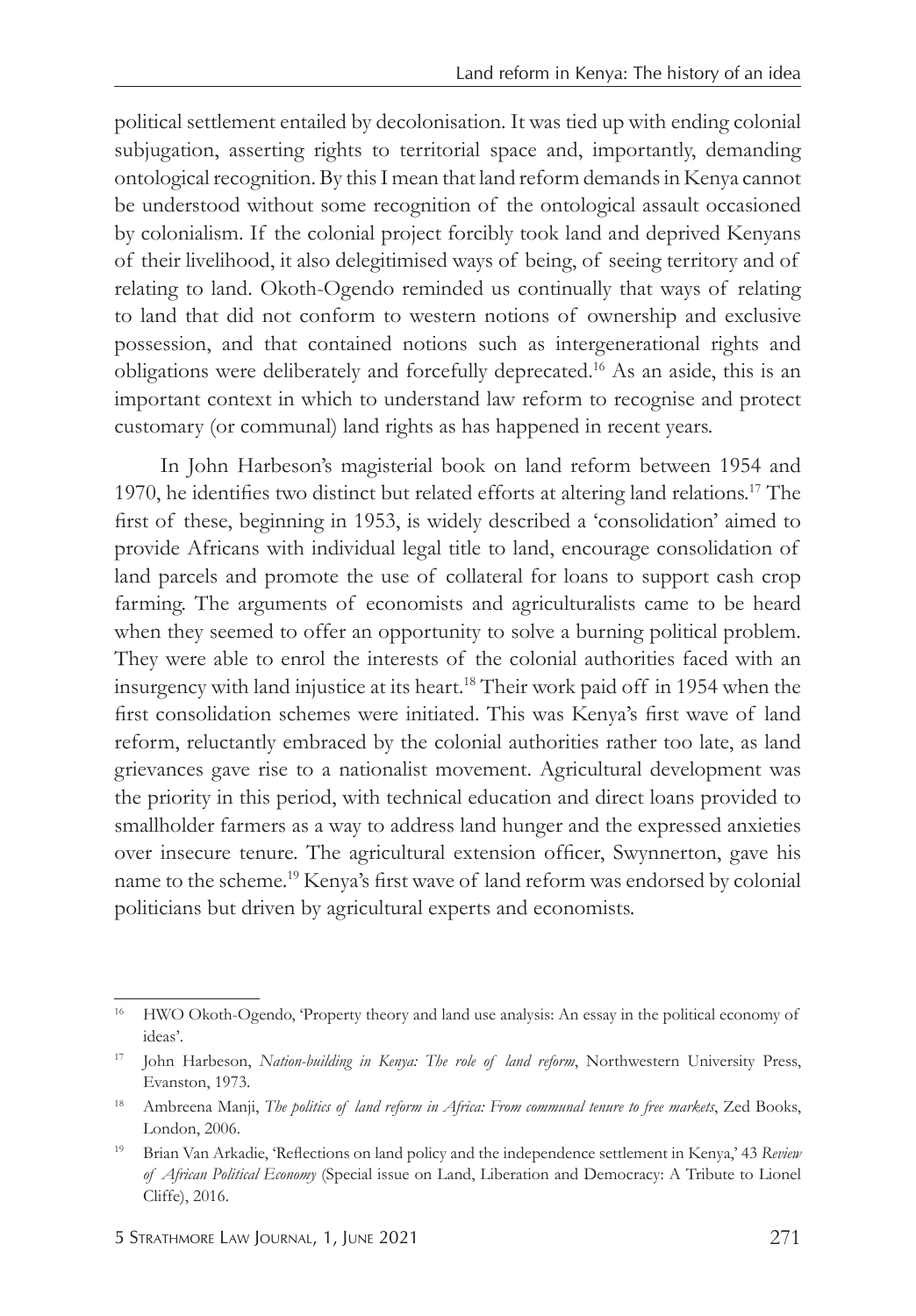A land resettlement programme followed hard on the heels of consolidation. Rolled out in haste, the programme was also reactive. Again, it offered economic solutions to a political problem, leading politicians by the nose as the latter sought an effective way to avert unrest, forestall political radicalism and prevent mass land grabs. A ready response to the announcement in 1960 that independence would be forthcoming in the near future<sup>20</sup> and promoted by 'technocrats' working in the Land Development and Settlement Boards, Kenya's resettlement programme was rapidly constructed:

By the time that revolutionary forces from below and the pressures from Whitehall from above had made independence inevitable, the Department of Lands and Settlement had crafted plans for the transfer of lands from European to African ownership in such detail that they could be circulated in international capital markets, appraised, and funded– all within a few months' time.<sup>21</sup>

The history of land is marked, from its beginnings, by exclusion and domination. Land reform was a 'European-colonial defence strategy' from the start.<sup>22</sup> From that time on, the task has been to talk populist talk, but always to walk a conservative path. Navigating that path has taken some skill. How does one divert protest about landlessness and land shortage, or the migration of ethnic outsiders, and say just enough to garner electoral and wider support by decrying these ills, whilst in practice avoiding meaningful redistribution?

My argument is that in the present day too, solutions to land problems are again formulated to deliver just enough 'to take the steam from the kettle' to use a phrase from the period of land consolidation.23 They seek to satisfy a longrunning 'strong egalitarian element in popular culture'24 as regards land whilst at the same time avoiding more difficult debates about distributional choices. Still less are they centred on ideas of justice, equity, restitution and the putting right of past wrongs. Indeed, land policy in Kenya's colonial and immediate postindependence period was forged with as much attention to its symbolic meaning as to its practical effect.

Taking racial form in the colonial period, after independence an African elite did not institute a radical break with this model of land relations, but instead

<sup>20</sup> Catherine Boone, 'Land conflict and distributive politics in Kenya,' 55(1) *African Studies Review*, 2012, 75-103.

<sup>21</sup> Robert Bates, *Beyond the miracle of the market: The political economy of Agrarian development in Kenya*, Cambridge University Press, New York, 1989, 58.

<sup>22</sup> John Harbeson, *Nation-building in Kenya: The role of land reform,*329.

<sup>23</sup> John Harbeson, *Nation-building in Kenya: The role of land reform*.

<sup>24</sup> Charles Hornsby, *Kenya: A history since independence*.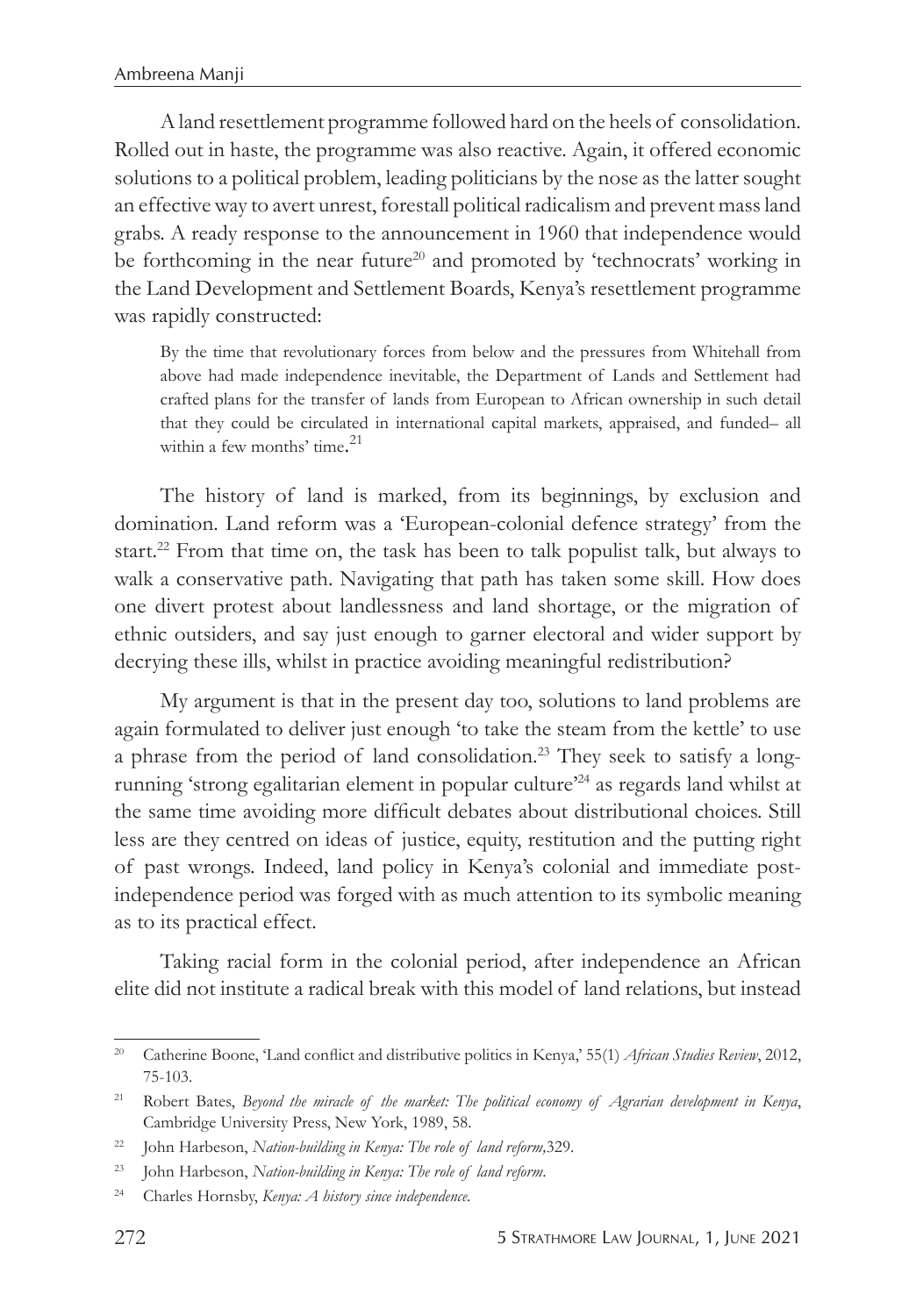maintained a significant continuity in which they sought to seal their power and domination with control of land. The nature of property law in the present day – the way in which social relations are structured and by whom  $-$  <sup>25</sup> cannot be understood apart from the country's conservative transition explored above. For Robert Bates, 'Kenya's conservative core runs very deep… it had been laid down in the very political struggles that brought the nation to independence.'26 When modern day land reform was mooted and then finally embedded in a national land policy and a new constitution in 2010 (2010 Constitution) it was manifestly motivated by a desire amongst some to break with longstanding associations of land with domination. But given Kenya's long history of land policy changes favouring the powerful and being finely calibrated to deny the existence of land injustices, could modern land reform really have justice and fairness as its aim?

#### *The limits of law*

Kenya's recent efforts at land reform have failed to confront the material consequences of unequal access to land. In this, there are significant continuities with the past. Kenya continues to fail to confront skewed land ownership. If the skewing of ownership was racial in the colonial period, with European domination and control of the most fertile and productive areas of the White Highlands, after independence, an African elite replicated and deepened this skewing.27 Why then has law been presented as the solution to these land problems?

Part of the answer lies in international approaches to land policy. In global land policy since the 1990s, law reform has been the favoured means of addressing contentious land issues. Bilateral and multilateral donors have promoted the rule of law, administrative justice, formalisation of tenure, promotion of individual title, encouragement of land markets and technical solutions. But land law reform has happened at the expense of substantive land reform. Still less has it resulted in justice in the land domain.

I think here a series of difficult question need to be asked: After adopting a progressive National Land Policy and new constitution, did Kenya miss an opportunity to enshrine their radical principles for land reform in new land laws when these were adopted in 2012? We have enacted a suite of new land laws but have legal changes been redistributive or transformative in a positive way?

<sup>&</sup>lt;sup>25</sup> Max Gluckman, *The judicial process among the Barotse of Northern Rhodesia*, Manchester University Press, Manchester, 1955.

<sup>&</sup>lt;sup>26</sup> Robert Bates, *Beyond the miracle of the market: The political economy of Agrarian development in Kenya*, 40.

<sup>27</sup> Catherine Boone, 'Land conflict and distributive politics in Kenya'.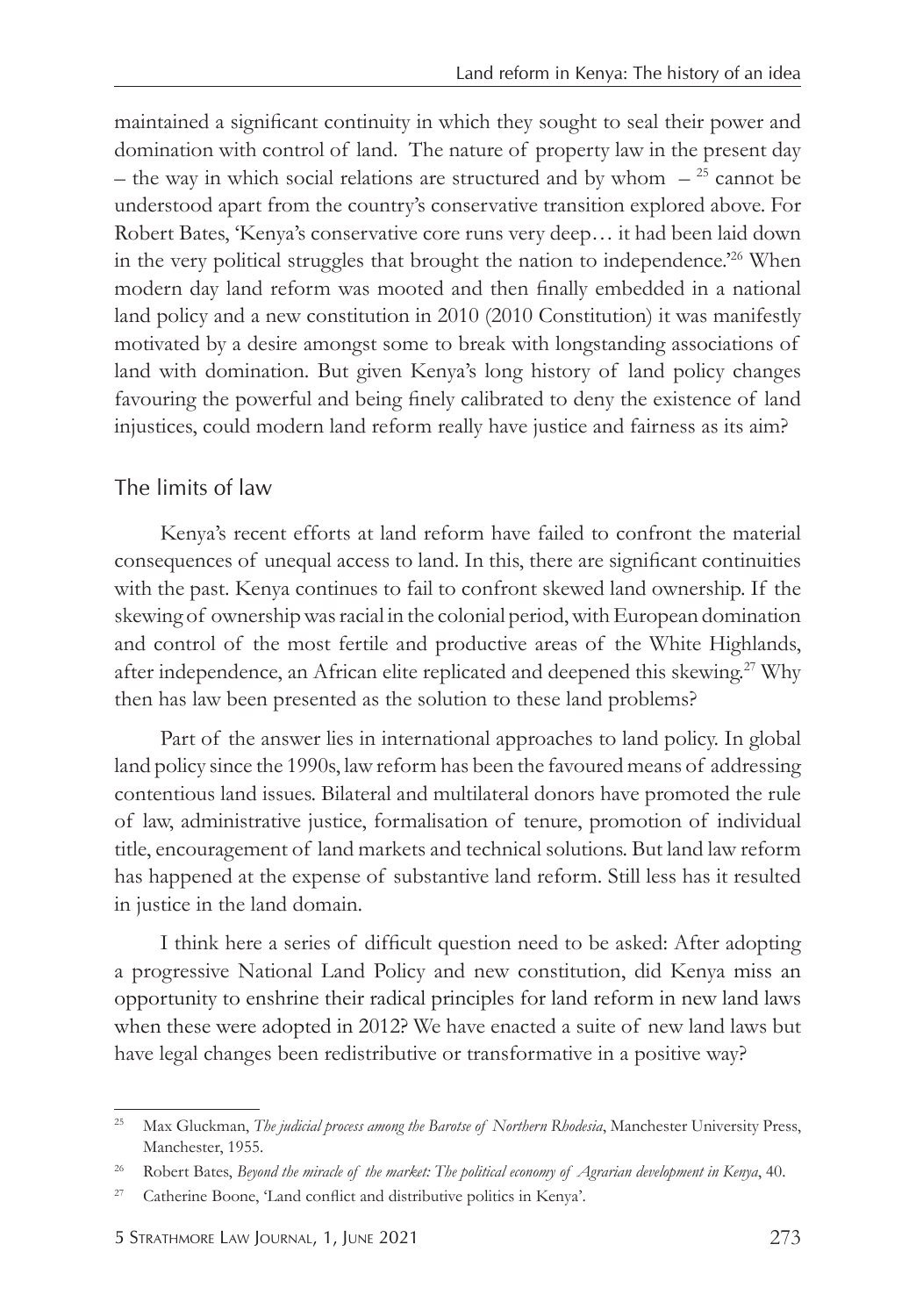The new land policy and the new constitution were the culmination of a decade of often fierce debate and civil society activism. They have been described by Harbeson as 'two significant achievements [that] have inserted the interests of ordinary Kenyans into this constitutional moment in a way that elections and constitutional ratification alone would not have.'28 The 2010 Constitution sought to address longstanding grievances over land, including the centralised, corrupt and inefficient system of land administration identified in a series of reports of inquiry during the 2000s. Article 40 (1) sets out the principles governing land policy. They include equitable access to land; security of land rights; sustainable and productive management of land resources; transparent and cost-effective administration of land; and elimination of gender discrimination in law, customs, and practice. The process of translating these principles into concrete land laws was widely seen as an opportunity to redress Kenya's grossly skewed structure of land management and end predatory land practices by the state. It was one of the first, and certainly one of the most important, tests of the new constitution.<sup>29</sup>

Despite the sense of expectation and optimism that surrounded the insertion of strong constitutional provisions on land, the drafting of the land law bills which were aimed at converting constitutional aspirations into concrete legal provisions was characterised by undue haste and a lack of genuine consultation and debate. Law-making was badly done. The draft land bills were flawed and weak and seemed to be almost entirely disconnected from their guiding documents. Not surprisingly, Kenya's new land laws when they were passed came to embed these weaknesses in statute.

Legal scholars drew attention to incoherent drafting in the new laws; widespread borrowing of the provisions of other African countries without due attention to their relevance or suitability for Kenya; the failure to identify misconduct that the land laws needed to address; inconsistencies between the National Land Policy and the Constitution; and the failure to specify in detail the functions of devolved land administration bodies. As has occurred in land law reform elsewhere in East Africa, a technicist approach which was reliant on international best practice was prioritised over responding to political realities and local context. There was a marked absence of any useful explanation to citizens of what policies were being implemented, or how. This effectively defeated one of the most important principles of the Constitution, the participation of the people in law-making.<sup>30</sup>

<sup>&</sup>lt;sup>28</sup> John Harbeson, 'Land and the quest for a democratic state in Kenya: Bringing citizens back,' 15.

<sup>&</sup>lt;sup>29</sup> John Harbeson, 'Land and the quest for a democratic state in Kenya: Bringing citizens back'.

<sup>30</sup> For more see, Ambreena Manji, 'The politics of land reform in Kenya,' 57(1) *African Studies Review*,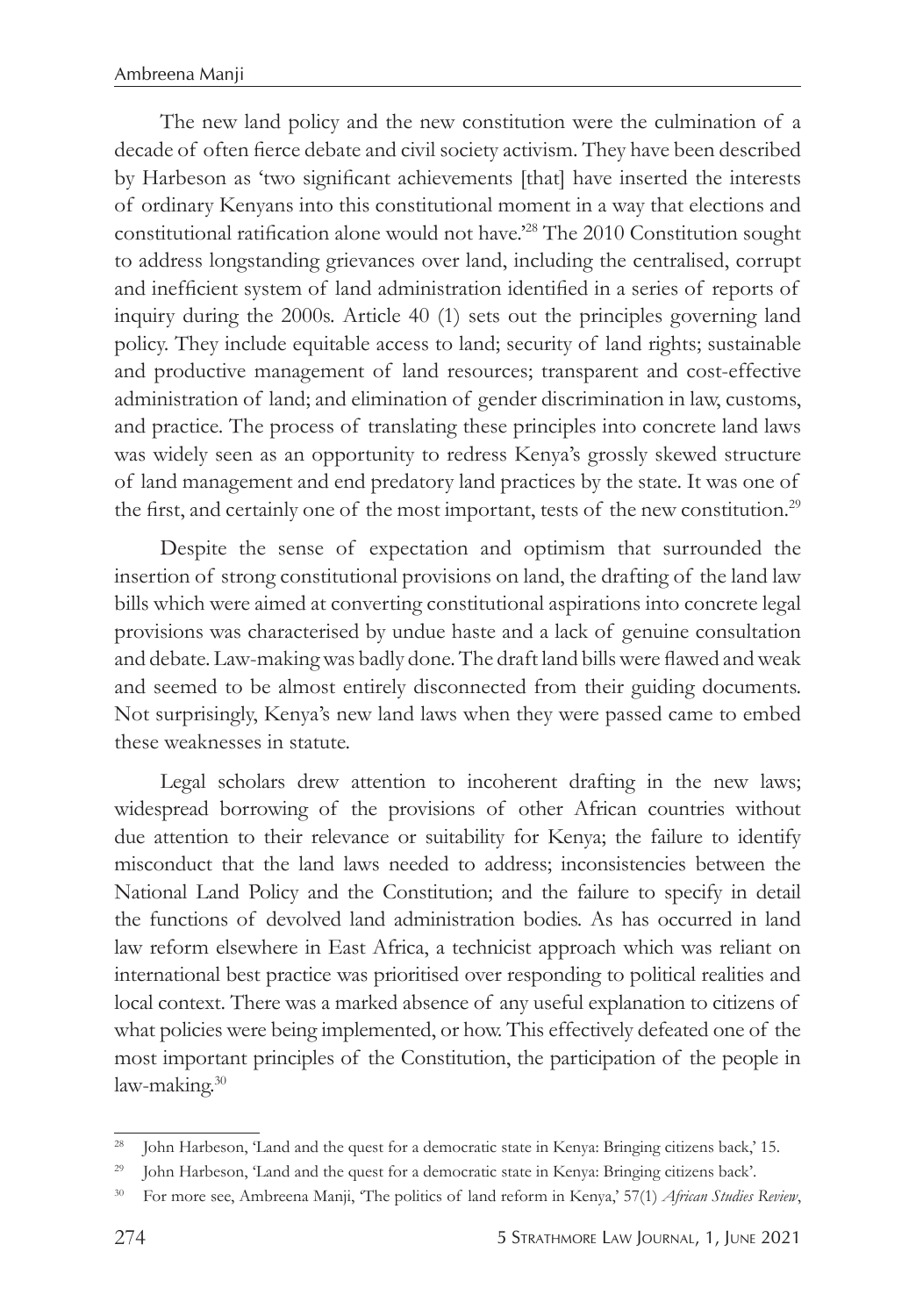The central concern of the laws is bureaucratic power and its control. They offer citizens some means to challenge bad administrative practices and it could be argued that for this reason they offered a means for citizens to retain access to land, although in a distended rather than immediate way. The land laws did not fully embody the prescriptions of the 2010 Constitution and the National Land Policy. They were neither equitable nor transformative of land relations, nor were many of the principles of the 2010 Constitution and the National Land Policy upheld.

Kenya's recent experience exemplifies critical shortcomings of land reform processes throughout East Africa. Since the 1990s, international financial institutions, donors and governments have embraced law reform as a means to address a range of land issues, with varying degrees of sincerity and commitment. In essence, land reform has come to mean *land law* reform. This approach was prompted by a rediscovery of the role that law might play in development. The emphasis on law is not new. In the 1960s, the 'law and development' movement held that law reform could promote economic development in newly independent countries. Interest subsequently waned due to scepticism as to the merits of this argument. The recent revival of law in development policy-making, and in particular the focus on the centrality of the rule of law to development, has had a major impact on how land issues have been addressed. Law has played a key role. Indeed, land reform in East Africa has taken place in an 'intellectual climate which rediscovered the importance of law as a major contributory factor in the international community's support and pressure for land law reform within countries in the region.'<sup>31</sup>

Kenya is a supreme example of David Kennedy's argument that there is an unarticulated hope among law and development practitioners and academics that working within a strictly legal framework can substitute for, and thus avoid confrontation with, 'perplexing political and economic choices.'32 Adopting this perspective, Kennedy argued, placed 'law, legal institution building, the techniques of legal policy-making and implementation – the "rule of law" broadly conceived – front and centre.'<sup>33</sup> Crucially, this approach has worked to dampen, rather than encourage, contestation over economic and political choices. There is an unarticulated hope that law might substitute for these choices. As a result,

<sup>2012, 115-130.</sup>

<sup>31</sup> Patrick McAuslan, *Land law reform in Eastern Africa: Traditional or transformative?*, 2.

<sup>32</sup> David Kennedy, 'Laws and developments' in John Hatchard and Amanda Perry-Kessaris (eds) *Law and development: Facing complexity in the 21st Century*, Cavendish, London.

<sup>&</sup>lt;sup>33</sup> David Kennedy, 'Laws and developments', 17.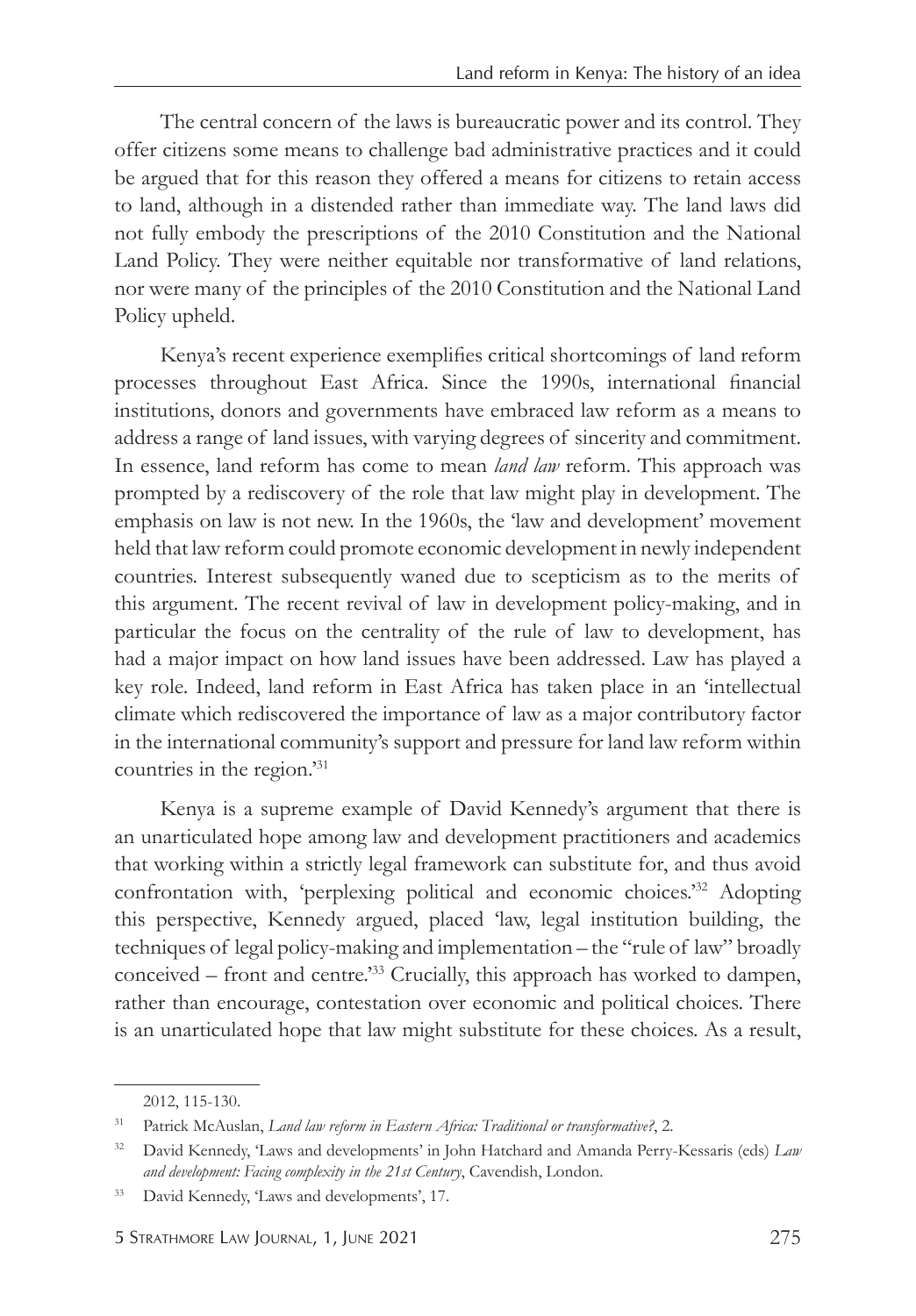'people… settle on the legal choices embedded in one legal regime as if they were the only alternative.<sup>34</sup> In Kenya, there has been a significant gulf between land reform as an enduring idea and land reform as a practical achievement.

#### *Architectures of governance*

Perhaps the most significant characteristic of the most recent wave of land reform is the emphasis on the institutions of land governance. The emphasis of our current laws is on the architecture of land governance. This is not to say that the institutions of land governance have not in the past been the locus of debate and struggle. As Harbeson shows, the constitution drawn up at the Lancaster House Conference in 1962 sought to put in place a protective architecture in which Central Land Boards were given sole control over settlement programme areas.<sup>35</sup> How should we go about tracing and recording the history of these efforts?

Whereas in the past institutional change was envisaged in tandem with significant changes in the control and ownership of land, in the present day, debates over 'getting the institutions right'<sup>36</sup> trump wider considerations, effectively suppressing redistributive demands by focusing on technicist and ameliorative changes to land governance architecture. Reform the structure of land institutions, the argument goes, and you will create a more transparent, efficient and fair system of land governance. This is informed by a wider, international context: today, the prioritisation of the rule of law has institutional reform at its heart. There is an abiding belief that if you get the institutions right, you will perforce address land wrongs.

If the first wave of land reform in Kenya discussed above 'contemplated economic answers to what were in large measure political and social problems of [tenure] insecurity'<sup>37</sup> and so advocated land consolidation, modern land reform purports to provide *legal* answers to what remain political and social problems relating to land. Legal solutions and legal institutions predominate. Evidence of this is not difficult to find. The term 'land administration and management' is

<sup>34</sup> David Kennedy, 'Laws and developments', 9.

<sup>35</sup> John Harbeson, *Nation-building in Kenya: The role of land reform*.

<sup>36</sup> Catherine Boone, Alex Dyzenhaus, Seth Ouma, James Kabugu Owino, Catherine Gateri, Achiba Gargule, Jacqueline Klopp and Ambreena Manji, 'Land law reform in Kenya: Devolution, veto players and the limits of an institutional fix, *African Affairs*, 2019, 215-237.

<sup>37</sup> John Harbeson, 'Land reforms and politics in Kenya, 1954-70' 9(2) *Journal of Modern African Studies*, 231-251.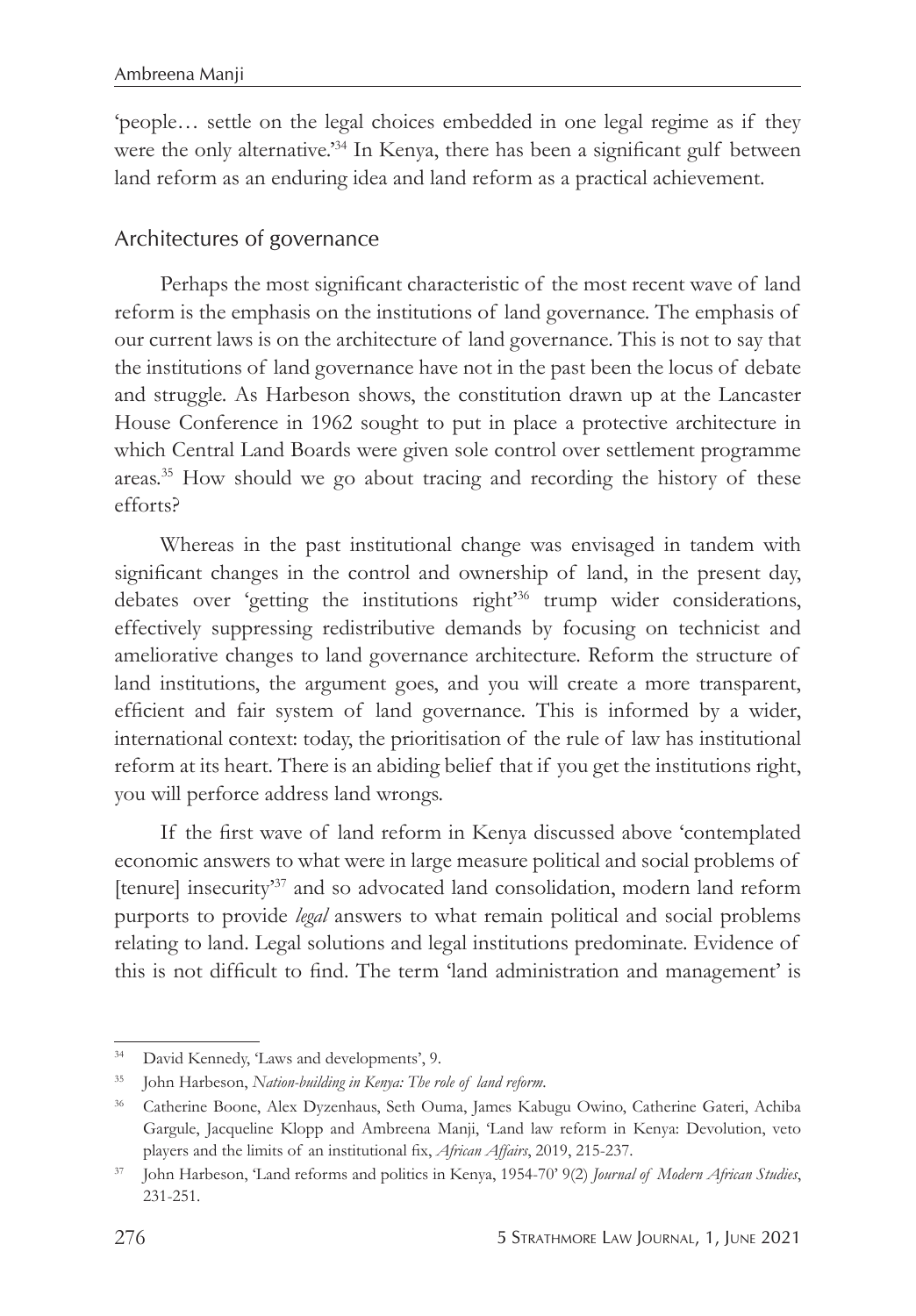ubiquitous in current policy prescriptions and in the law.<sup>38</sup> It appears repeatedly in both constitutional and statutory provisions. Important examples include Articles 62, 63, and 67 of the 2010 Constitution; Sections 5 of National Land Commission Act;<sup>39</sup> and Section 8 of the Land Act.<sup>40</sup> But despite the ubiquity of this term, the precise meaning of land 'administration and management' is nowhere elaborated. How the architecture of land governance should look and what should be the roles and responsibilities of its various institutions turns out to be one of the great questions at the heart of modern land reform in Kenya. This question came to the Supreme Court in 2014 when an advisory opinion was needed to clarify the shape of Kenya's land management institutions. In a landmark judgment, the court sought to adjudicate on this matter.

How have land institutions functioned, or not? Drawing on the literature on constitutional endurance,<sup>41</sup> one might like to make similar assessments of land institutions. We can see that some of them are longstanding and have endured, some have had only short lives, some have evolved in structure and purpose over time. As regards endurance or survival, Kenyan land institutions can be set along a spectrum: some show remarkable endurance, others last for only a short time. At one end of the institutional spectrum, the Ministry for Land is the supreme example of an institution with an audacious ability to survive. It has gathered to itself significant powers and responsibilities over land. With tenacity, it has endured as an institution despite widespread public distrust and a widely known record of corruption and irregular dealings.

In contrast, an example of a Kenyan land institution which failed before it had begun properly to function is the Country Land Management Boards which, created under the Land Act 2012, lasted four years before being disbanded by the Land Laws (Amendment) Act 2016. Similarly, the likelihood of the National Land Commission surviving and thriving in its role as an independent land governance institution is difficult to predict. Created in 2012 and mandated by the 2010 Constitution, it has had a tumultuous youth. The ability of a land institution to endure or not, however, tells us little about the functioning and effectiveness of that institution. Indeed, the example of the Land Ministry suggests that longevity and proper functioning are inversely related.

<sup>38</sup> Republic of Kenya, *Sessional Paper 3 of 2009 on National Land Policy*, Government Printers, Nairobi.

<sup>39</sup> (Act No.5 of 2012).

<sup>40</sup> (Act No.6 of 2012).

<sup>41</sup> See, Tom Ginsburg, 'Constitutional endurance' in (Tom Ginsburg and Rosalind Dixon (eds) *Comparative Constitutional Law,* Edward Elgar Publishing, Cheltenham, United Kingdom, 2011.